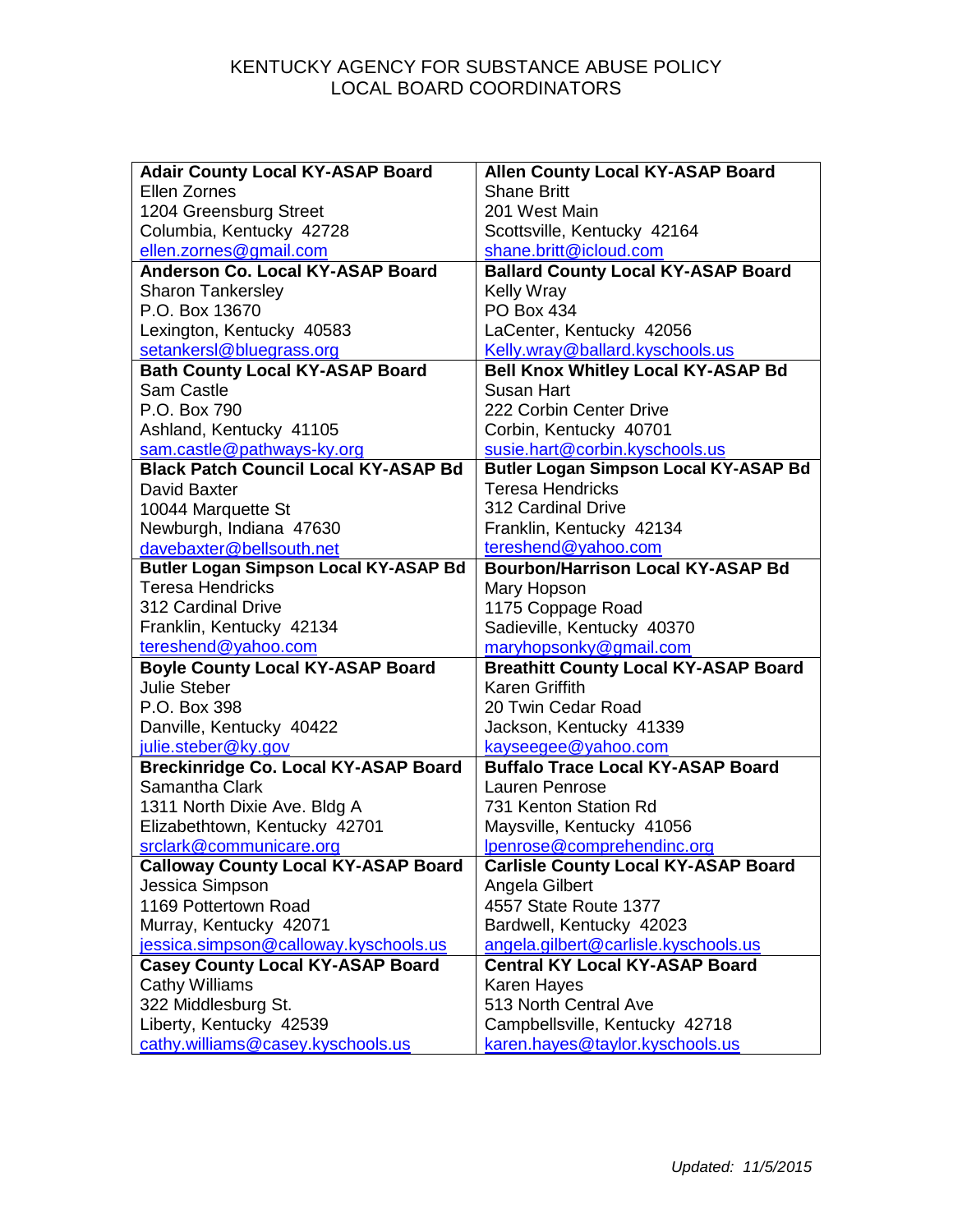| <b>Clark County Local KY-ASAP Board</b>    | <b>Clay/Jackson Local KY-ASAP Board</b>      |
|--------------------------------------------|----------------------------------------------|
| Melissa Stocker                            | <b>Ruthie Sizemore</b>                       |
| 224 West Lexington Ave.                    | <b>PO Box 190</b>                            |
| Winchester, Kentucky 40391                 | Tyner, Kentucky 40486                        |
| melissastocker@bellsouth.net               | ruthie.sizemore@jackson.kyschools.us         |
| <b>Clinton County Local KY-ASAP Board</b>  | <b>Crittenden Co. Local KY-ASAP Board</b>    |
| Brooke White-Bingham                       | Linda Schumann                               |
| 130 Southern School Rd                     | 408 West Depot Street                        |
| Somerset, Kentucky 42501                   | Marion, Kentucky 42064                       |
| bbingham@adanta.org                        | schumann.lea@attglobal.net                   |
| <b>Cumberland Co. Local KY-ASAP Board</b>  | <b>Daviess County Local KY-ASAP Board</b>    |
| Karen Henson                               | <b>Gary Hall</b>                             |
| P.O. Box 420 353 N. Main St.               | 1100 Walnut Street                           |
| Burkesville, Kentucky 42717                | Owensboro, Kentucky 42301                    |
| karen.henson@cumberland.kyschools.us       | hall-gary@rvbh.com                           |
| <b>Edmonson Co. Local KY-ASAP Board</b>    | <b>Estill/Powell Local KY-ASAP Board</b>     |
| <b>Lisa Sanders</b>                        | <b>Sharon Hensley</b>                        |
| 100 Wildcat Alley                          | P.O. Box 633                                 |
| Brownsville, Kentucky 42210                | Irvine, Kentucky 40336                       |
| lisa.sanders@edmonson.kyschools.us         | sharonmhensley@irvineonline.net              |
| <b>Fayette County Local KY-ASAP Board</b>  | Floyd/Pike Local KY-ASAP Board               |
| Marisa Aull                                | <b>Rachel Willoughby</b>                     |
| 3453 Lansdowne Drive                       | 104 South Front Ave                          |
| Lexington, Kentucky 40517                  | Prestonsburg, Kentucky 41653                 |
| marisafitzgerald@hotmail.com               | rwilloughby@mtcomp.org                       |
| <b>Franklin County Local KY-ASAP Board</b> | <b>Fulton-Hickman Local KY-ASAP Board</b>    |
| <b>Charles Kendell</b>                     | Andrea Hagerty                               |
| PO Box 4652                                | 108 Third Street                             |
| Frankfort, Kentucky 40601                  | Fulton, Kentucky 42041                       |
| Charlie.Kendell@aol.com                    | andrea.hagerty@fultonind.kyschools.us        |
| <b>Garrard County Local KY-ASAP Board</b>  | <b>Grayson Meade Hardin Local KY-ASAP Bd</b> |
| <b>VACANT</b>                              | Samantha Clark                               |
|                                            | 1311 North Dixie Ave Bldg. A                 |
|                                            | Elizabethtown, Kentucky 42701                |
|                                            | SRClark@communicare.org                      |
| <b>Graves County Local KY-ASAP Board</b>   | <b>Green County Local KY-ASAP Board</b>      |
| Joseph Williams                            | Laura Edwards                                |
| 209 E Sunsent Drive                        | <b>PO Box 176</b>                            |
| Mayfield, Kentucky 42066                   | Greensburg, Kentucky 42743                   |
| joseph@williamscc.org                      | laura.edwards@green.kyschools.us             |
| <b>Hancock County Local KY-ASAP Board</b>  | <b>Heartland Trail Local KY-ASAP Board</b>   |
| <b>Holly Simpson</b>                       | <b>Tara Smith</b>                            |
| 1605 US HWY 60 West                        | 1311 N. Dixie Ave. Bldg. A                   |
| Hawesville, Kentucky 42348                 | Elizabethtown, Kentucky 42701                |
| holly.simpson@hancockky.us                 | tcsmith@communicare.org                      |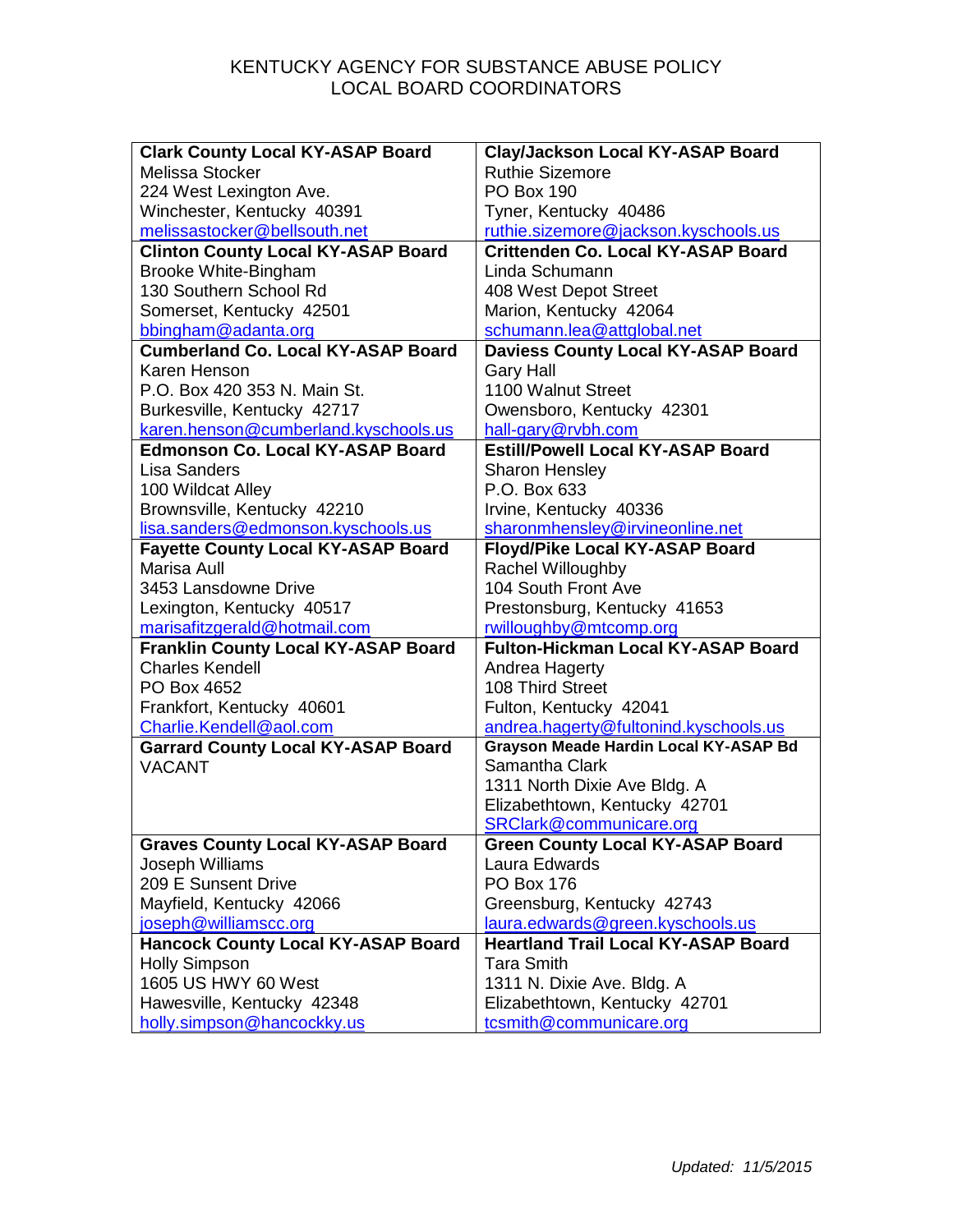| <b>Henderson County Local KY-ASAP Bd</b>   | <b>Henry County Local KY-ASAP Board</b>    |
|--------------------------------------------|--------------------------------------------|
| <b>VACANT</b>                              | Julie Mann                                 |
|                                            | 1922 Eminence Road                         |
|                                            | Emience, Kentucky 40019                    |
|                                            | julie.mann@bellsouth.net                   |
| <b>Hopkins County Local KY-ASAP Board</b>  | Jessamine Co. Local KY-ASAP Board          |
| Paula Brown                                | Shana Peterson                             |
| P.O. Box 614                               | 210 E Walnut Street                        |
| Hopkinsville, Kentucky 42241               | Nicholasville, Kentucky 40356              |
| pbrown@pennyroyalcenter.org                | ShanaM.Peterson@ky.gov                     |
| <b>Johnson/Martin Local KY-ASAP Board</b>  | Knott County Local KY-ASAP Board           |
| Rachel Willoughby                          | Lola Watts                                 |
| 104 South Front Ave                        | P.O. Box 438                               |
| Prestonsburg, Kentucky 41653               | Hindman, Kentucky 41822                    |
| rwilloughby@mtcomp.org                     | lolap 04@yahoo.com                         |
| LaRue County Local KY-ASAP Board           | <b>Laurel County Local KY-ASAP Board</b>   |
| <b>Tara Smith</b>                          | <b>Christie Shrader</b>                    |
| 1311 North Dixie Ave. Bldg A               | 111 Bob White Circle                       |
| Elizabethtown, Kentucky 42701              | London, Kentucky 40744                     |
| tcsmith@communicare.org                    | christieshrader@aol.com                    |
| <b>Lawrence Co. Local KY-ASAP Board</b>    | Lee County Local KY-ASAP Board             |
| Sam Castle                                 | <b>Brenda Campbell</b>                     |
| P.O. Box 790                               | P. O. Box 285                              |
| Ashland, Kentucky 41105                    | Beattyville, Kentucky 41311                |
| sam.castle@pathways-ky.org                 | pepcoalition@bellsouth.net                 |
| <b>Leslie County Local KY-ASAP Board</b>   | <b>Letcher County Local KY-ASAP Board</b>  |
| <b>Philis Combs</b>                        | Jennifer Malan                             |
| 3834 Hwy 15 S                              | 102 L and N Dr                             |
| Jackson, Kentucky 41339                    | Whitesburg, Kentucky 41858                 |
| philliscombs@live.com                      | jennifer malan@yahoo.com                   |
| <b>Lincoln County Local KY-ASAP Board</b>  | <b>Madison County Local KY-ASAP Board</b>  |
| Jamie B. Leigh                             | M.E. Kobes                                 |
| 307 Chickasaw Trail                        | PO Box 13670                               |
| Stanford, Kentucky 40484                   | Lexington, Kentucky 40583                  |
| jamiebleigh@gmail.com                      | mekobes@bluegrass.org                      |
| <b>Magoffin County Local KY-ASAP Board</b> | <b>Marshall County Local KY-ASAP Board</b> |
| Carolyn Isaac                              | Jenny Dortch                               |
| 132 East Mountain Parkway                  | 267 Slickback Road                         |
| Salyersville, Kentucky 41465               | Benton, Kentucky 42025                     |
| carolyns.isaac@ky.gov                      | Jennyb.dortch@ky.gov                       |
| McCracken Co. Local KY-ASAP Board          | <b>McCreary County Local KY-ASAP Board</b> |
| Ellen Walsh                                | <b>Sherri Estes</b>                        |
| 425 Broadway                               | 130 Southern School Road                   |
| Paducah, Kentucky 42001                    | Somerset, Kentucky 42501                   |
| ewalsh@4rbh.org                            | sestes1@adanta.org                         |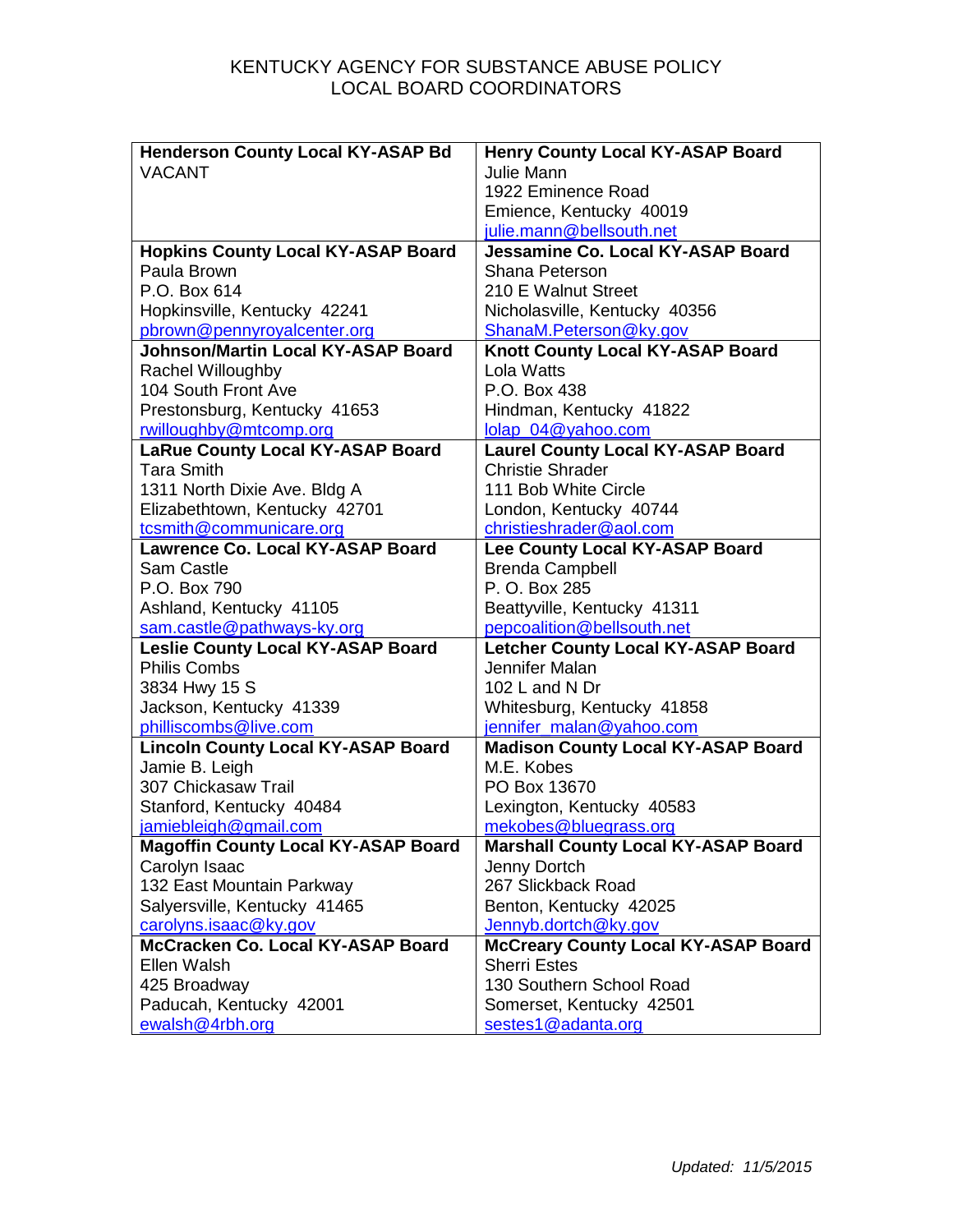| <b>McLean County Local KY-ASAP Board</b>   | <b>Menifee County Local KY-ASAP Board</b> |
|--------------------------------------------|-------------------------------------------|
| <b>Beth Mitchell</b>                       | <b>Toby Wells</b>                         |
| P.O. Box 480                               | <b>PO Box 142</b>                         |
| Calhoun, Kentucky 42327                    | Frenchburg, Kentucky 40322                |
| beth.mitchell@mclean.kyschools.us          | tobywell32@gmail.com                      |
| <b>Mercer County Local KY-ASAP Board</b>   | <b>Monroe County Local KY-ASAP Board</b>  |
| <b>John Short</b>                          | <b>Dyshel Thompson</b>                    |
| 291 West Lane                              | 452 East 4th Street / P.O. Box 247        |
| Harrodsburg, Kentucky 40330                | Tompkinsville, Kentucky 42167             |
| johnshortiii@aol.com                       | dysheld.thompson@ky.gov                   |
| Montgomery Co. Local KY-ASAP Board         | <b>Morgan County Local KY-ASAP Board</b>  |
| Aryn Bohannon                              | <b>Sam Castle</b>                         |
| 117 Civic Center                           | <b>PO Box 790</b>                         |
| Mt. Sterling, Kentucky 40353               | Ashland, Kentucky 41105                   |
| arynn.bohannon@ky.gov                      | sam.castle@pathways-ky.org                |
| <b>Nicholas County Local KY-ASAP Board</b> | Northern KY Local KY-ASAP Board           |
| <b>Melissa Hill</b>                        | Elizabeth Atwell                          |
| 101 W. Chestnut Street                     | 912 Scott St.                             |
| Carlisle, Kentucky 40311                   | Covington, Kentucky 41012                 |
| mmhill@bluegrass.org                       | eatwell@mhankyswoh.org                    |
| <b>Ohio County Local KY-ASAP Board</b>     | <b>Owsley County Local KY-ASAP Board</b>  |
| Sheila Barnard                             | Cassie Hudson                             |
| 828 W 4th street                           | PO Box 997                                |
| Beaver Dam, Kentucky 42320                 | Booneville, Kentucky 41314                |
| twc.sheila@yahoo.com                       | cassie.hudson@ymail.com                   |
| <b>Pennyrile Local KY-ASAP Board</b>       | Perry County Local KY-ASAP Board          |
| Paula Brown                                | <b>VACANT</b>                             |
| PO Box 614                                 |                                           |
| Hopkinsville, Kentucky 42241               |                                           |
| pbrown@pennyroyalcenter.org                |                                           |
| <b>Pulaski County Local KY-ASAP Board</b>  | <b>Region 6 Local KY-ASAP Board</b>       |
| <b>Brad Wilson</b>                         | Jackie McComb                             |
| 100 North Main Street Suite 305            | 101 W. Muhammad Ali Blyd                  |
| Somerset, Kentucky 42501                   | Louisville, Kentucky 40202                |
| brad.wilson@pulaski.kyschools.us           | imccomb@sevencounties.org                 |
| Rockcastle Co. Local KY-ASAP Board         | <b>Rowan County Local KY-ASAP Board</b>   |
| <b>VACANT</b>                              | Mona McClain                              |
|                                            | P.O. Box 790                              |
|                                            | Ashand, Kentucky 41105                    |
|                                            | moname41@hotmail.com                      |
| <b>Russell County Local KY-ASAP Board</b>  | <b>Scott County Local KY-ASAP Board</b>   |
| <b>Sean Collins</b>                        | <b>Scott Turner</b>                       |
| <b>PO Box 260</b>                          | 1300 Long Lick Pike                       |
| Jamestown, Kentucky 42629                  | Georgetown, Kentucky 40324                |
| sean@rcpip.org                             | scott.turner@scott.kyschools.us           |